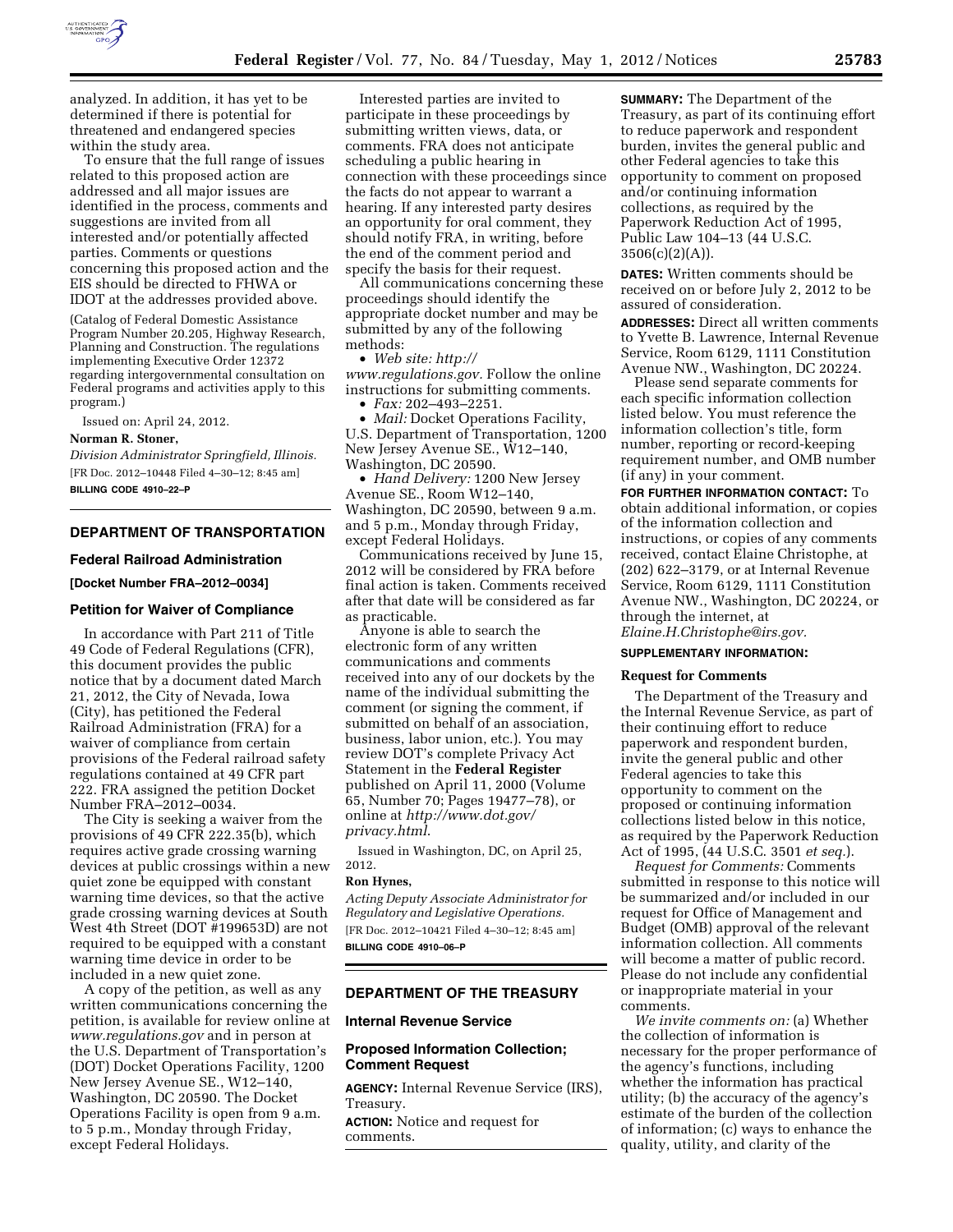information to be collected; (d) ways to minimize the burden of the collection of information on respondents, including the use of automated collection techniques or other forms of information technology; and (e) estimates of capital or start-up costs and costs of operation, maintenance, and purchase of services to provide the requested information.

## **Information Collections Open for Comment**

Currently, the IRS is seeking comments concerning the following forms, and reporting and record-keeping requirements:

*Title:* Tax on Lump-Sum Distributions (From Qualified Plans of Participants Born Before January 2, 1936).

*OMB Number:* 1545–0193.

*Form Number:* Form 4972.

*Abstract:* Internal Revenue Code section 402(e) and regulation section 402(e) and regulations section 1.402(e) allow recipients of lump-sum distributions from a qualified retirement plan to figure the tax separately on the distributions. The tax can be computed on the 10-year averaging method and/or by a special capital gain method. Form 4972 is used to compute the separate tax and to make a special 20 percent capital gain election on lump-sum distributions attributable to pre-1974 participation.

*Current Actions:* There are no changes being made to the form at this time.

*Type of Review:* Revision of a currently approved collection.

*Affected Public:* Individuals or households.

*Estimated Number of Responses:*  21,709.

*Estimated Time per Respondent:* 4 hrs. 24 min.

*Estimated Total Annual Burden Hours:* 95,520.

*Title:* Credit for Employer-Provided Child Care Facilities and Services.

*OMB Number:* 1545–1809.

*Form Number:* 8882.

*Abstract:* Qualified employers use Form 8882 to request a credit for employer-provided child care facilities and services. Section 45F provides credit based on costs incurred by an employer in providing child care facilities and resource and referral services. The credit is 25% of the qualified child care expenditures plus 10% of the qualified child care resource and referral expenditures for the tax year, up to a maximum credit of \$150,000 per tax year.

*Current Actions:* There are no changes being made to the form at this time.

*Type of Review:* Extension of a currently approved collection.

*Affected Public:* Business or other forprofit organizations, and individuals.

*Estimated Number of Respondents:*  666,666.

*Estimated Time per Respondent:* 3 hours, 62 minutes.

*Estimated Total Annual Burden Hours:* 2,459,998.

*Title:* Section 108 Reduction of Tax Attributes for S Corporations.

*OMB Number:* 1545–2155 REG– 102822–08 (TD 9469).

*Abstract:* This final regulations provide guidance on the manner in which an S corporation reduce its tax attributes under section 108(b) for taxable years in which the S corporation has discharge of indebtedness income that is excluded from gross income under section 108(a). In particular, the regulations address situations in which the aggregate amount of the shareholders' disallowed section 1366(d) losses and deductions that are treated as a net operating loss tax attribute of the S corporation exceeds the amount of the S corporation's excluded discharge of indebtedness income. The regulations affect S corporations and their shareholders.

*Type of Review:* Extension of a currently approved collection.

*Affected Public:* Business or other forprofit organizations, and individuals.

*Estimated Number of Respondents:*  1,000.

*Estimated Time per Respondent:* 1 hour.

*Estimated Total Annual Burden Hours:* 1,000.

*Title:* Reduction of Tax Attributes Due to Discharge of Indebtedness.

*OMB Number:* 1545–0046. *Form Number:* 982.

*Abstract:* Internal Revenue Code (IRC) section 108 allows taxpayers to exclude from gross income amounts attributable to discharge of indebtedness in title 11 cases, insolvency or a qualified farm indebtedness. Section 1081(b) allows corporations to exclude from gross income amounts attributable to certain

transfers of property. The data is used to verify adjustments to basis of

property and reduction of tax attributes. *Affected Public:* Individuals or

households, businesses or other for-profit, small businesses or organizations.

*Estimated Number of Responses:* 667. *Estimated Burden Hours:* 7,491.

*Title:* Election To Postpone Determination as To Whether the Presumption Applies That an Activity Is Engaged in for Profit.

*OMB Number:* 1545–0195. *Form Number:* 5213.

*Abstract:* Section 183 of the Internal Revenue Code allows taxpayers to elect to postpone a determination as to

whether an activity is entered into for profit or is in the nature of a nondeductible hobby. The election is made on Form 5213 and allows taxpayers 5 years (7 years for breeding, training, showing, or racing horses) to show a profit from an activity.

*Current Actions:* There are no changes being made to the form at this time.

*Type of Review:* Extension of a currently approved collection.

*Affected Public:* Business or other forprofit organizations and individuals.

*Estimated Number of Respondents:*  3,541.

*Estimated Time per Respondent:* 47 minutes.

*Estimated Total Annual Burden Hours:* 2,762.

*Title:* Certificate of Payment of Foreign Death Tax.

*OMB Number:* 1545–0260.

*Form Number:* 706–CE. *Abstract:* Form 706–CE is used by the executors of estates to certify that foreign death taxes have been paid so that the estate may claim the foreign death tax credit allowed by Internal Revenue Code section 2014. The information is used by IRS to verify that the proper credit has been claimed.

*Current Actions:* There are no changes being made to Form 706–CE at this time.

*Type of Review:* Extension of a currently approved collection.

*Affected Public:* Individual or households.

*Estimated Number of Responses:*  2,250.

*Estimated Time per Response:* 1.72 hrs.

*Estimated Total Annual Burden Hours:* 720.

*Title:* (LR–27–83) Floor Stocks Credits or Refunds and Consumer Credits or Refunds With Respect to Certain Tax-Repealed Articles; Excise Tax on Heavy Trucks, and (LR–54–85) Excise Tax on Heavy Trucks, Truck Trailers, Semitrailers, and Tractors; Reporting and Recordkeeping Requirements.

*OMB Number:* 1545–0745.

*Regulation Project Number:* LR–27–83 (TD 7882); LR–54–85 (TD 8050).

*Abstract:* LR–27–83 requires sellers of trucks, trailers and semitrailers, and tractors to maintain records of the gross vehicle weights of articles sold to verify taxability. LR–54–85 requires that if the sale is to be treated as exempt, the seller and the purchaser must be registered and the purchaser must give the seller a resale certificate.

*Current Actions:* There is no change to these existing regulations.

*Type of Review:* Extension of a currently approved collection.

*Affected Public:* Business or other forprofit organizations.